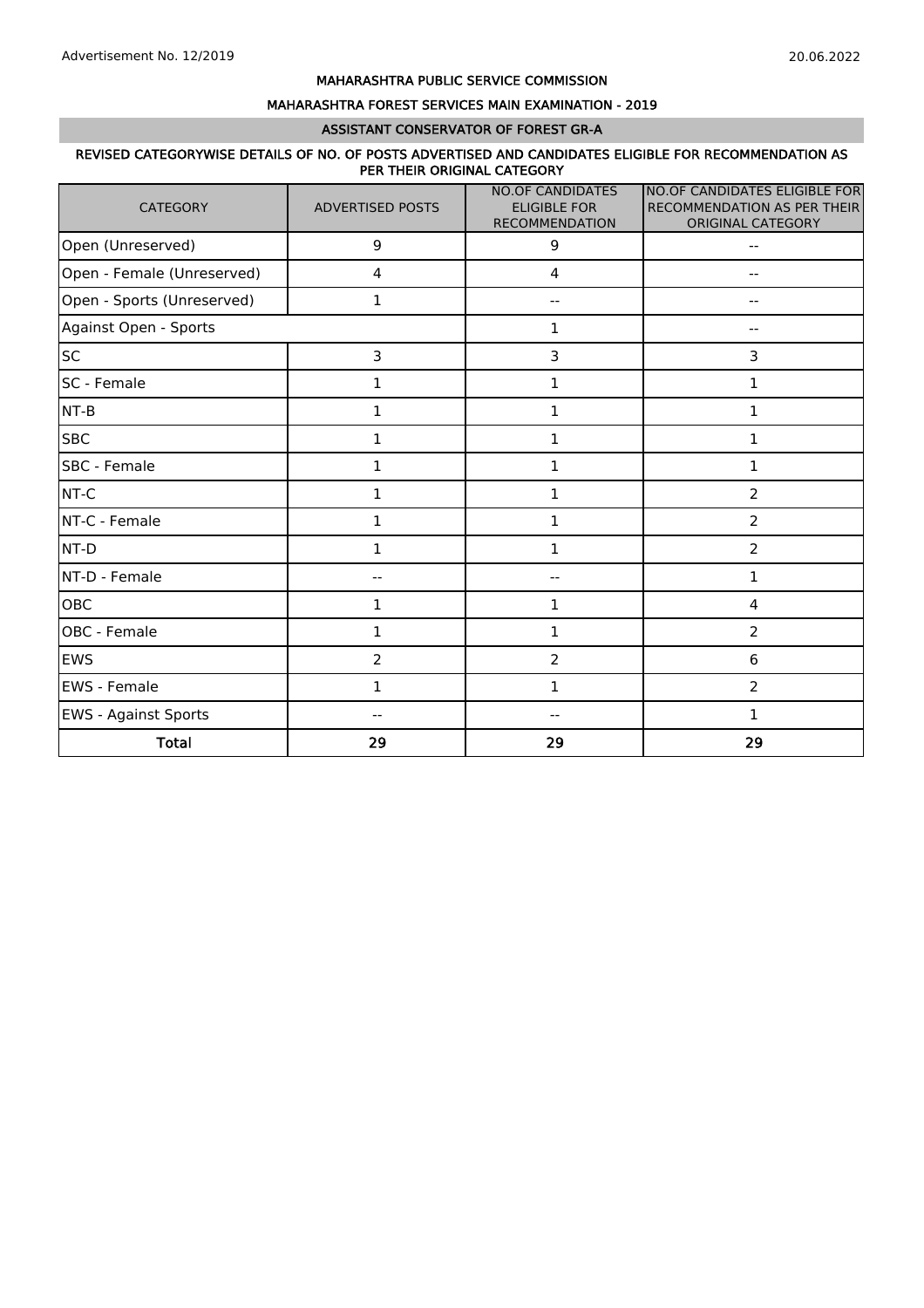#### Advertisement No. 12/2019

### **MAHARASHTRA PUBLIC SERVICE COMMISSION** 20/06/2022 **REVISED LIST OF CANDIDATES - ELIGIBLE FOR RECOMMENDATION MAHARASHTRA FOREST SERVICES MAIN EXAMINATION - 2019 ASSISTANT CONSERVATOR OF FOREST GR-A**

Page 1 of 2

| Sr.<br>No.     | Roll No. | <b>Candidates' Name</b>         | Category             | Exam.<br><b>Marks</b> | <b>Written Interview</b><br>Marks | <b>Total</b><br>Marks | <b>Recommendation Remark</b>    |
|----------------|----------|---------------------------------|----------------------|-----------------------|-----------------------------------|-----------------------|---------------------------------|
| $\mathbf{1}$   | MB001306 | Dighe Vaibhav Suresh            | NT(C)                | 264                   | 25                                | 289                   | ACF - OPEN - General - 1        |
| $\overline{2}$ | MB004229 | DHORE PRASHANT SHRIKRISHNA      | <b>OBC</b>           | 244                   | 29                                | 273                   | ACF - OPEN - General - 2        |
| 3              | MB003282 | NALE DINESH SAVATA              | OBC                  | 244                   | 25                                | 269                   | ACF - OPEN - General - 3        |
| $\overline{4}$ | MB001100 | NIGADE NITISH SHRIRANG          | <b>EWS</b>           | 244                   | 24                                | 268                   | ACF - OPEN - General - 4        |
| 5              | MB002239 | GAIKWAD VIPUL KADU              | <b>EWS</b>           | 242                   | 25                                | 267                   | ACF - OPEN - General - 5        |
| 6              | MB004383 | SHELAKE MAYUR JAISING           | <b>EWS</b>           | 236                   | 30                                | 266                   | ACF - OPEN - General - 6        |
| $\overline{7}$ | MB004354 | SHINDE VIVEK UDDHAVRAO          | <b>OBC</b>           | 234                   | 30                                | 264                   | ACF - OPEN - General - 7        |
| 8              | MB001206 | AVAHD UDAY MARUTI               | NT(D)                | 234                   | 30                                | 264                   | ACF - OPEN - General - 8        |
| 9              | MB005245 | SARODE HARILAL SAKHARAM         | <b>EWS</b>           | 236                   | 27                                | 263                   | ACF - OPEN - General - 9        |
| 10             | MB005138 | PANSARE POOJA BHAUSAHEB         | NT(D)<br>Female      | 236                   | 27                                | 263                   | ACF - OPEN - Female - 1         |
| 11             | MB002147 | DESHMUKH ASHISH UJWALRAO        | <b>EWS</b>           | 234                   | 28                                | 262                   | ACF - Against OPEN - Sports - 1 |
| 12             | MB005467 | giradkar mangesh diwakar        | <b>OBC</b>           | 232                   | 30                                | 262                   | ACF - OBC - General - 1         |
| 13             | MB004425 | PATIL APARNA SHIVRATAN          | EWS<br>Female        | 234                   | 28                                | 262                   | ACF - OPEN - Female - 2         |
| 14             | MB003041 | PUKALE AJIT SARJERAO            | NT(C)                | 238                   | 23                                | 261                   | ACF - NT-C - General - 1        |
| 15             | MB005315 | kiran purushottamrao chavan     | EWS                  | 232                   | 27                                | 259                   | ACF - EWS - General - 1         |
| 16             | MB001232 | AWADHUTWAR PRAKASH<br>NARSAYYA  | <b>SBC</b>           | 234                   | 25                                | 259                   | ACF - SBC - General - 1         |
| 17             | MB002132 | MAHAVEER BALASAHEB ZENDAGE      | <b>EWS</b>           | 230                   | 29                                | 259                   | ACF - EWS - General - 2         |
| 18             | MB005487 | KHEDKAR PARMESHWAR<br>PRABHAKAR | NT(D)                | 236                   | 23                                | 259                   | ACF - NT-D - General - 1        |
| 19             | MB003167 | GHOTKAR SHWETA ASHOK            | <b>OBC</b><br>Female | 230                   | 23                                | 253                   | ACF - OPEN - Female - 3         |
| 20             | MB001320 | kolekar varsha nana             | NT(C)<br>Female      | 222                   | 24                                | 246                   | ACF - OPEN - Female - 4         |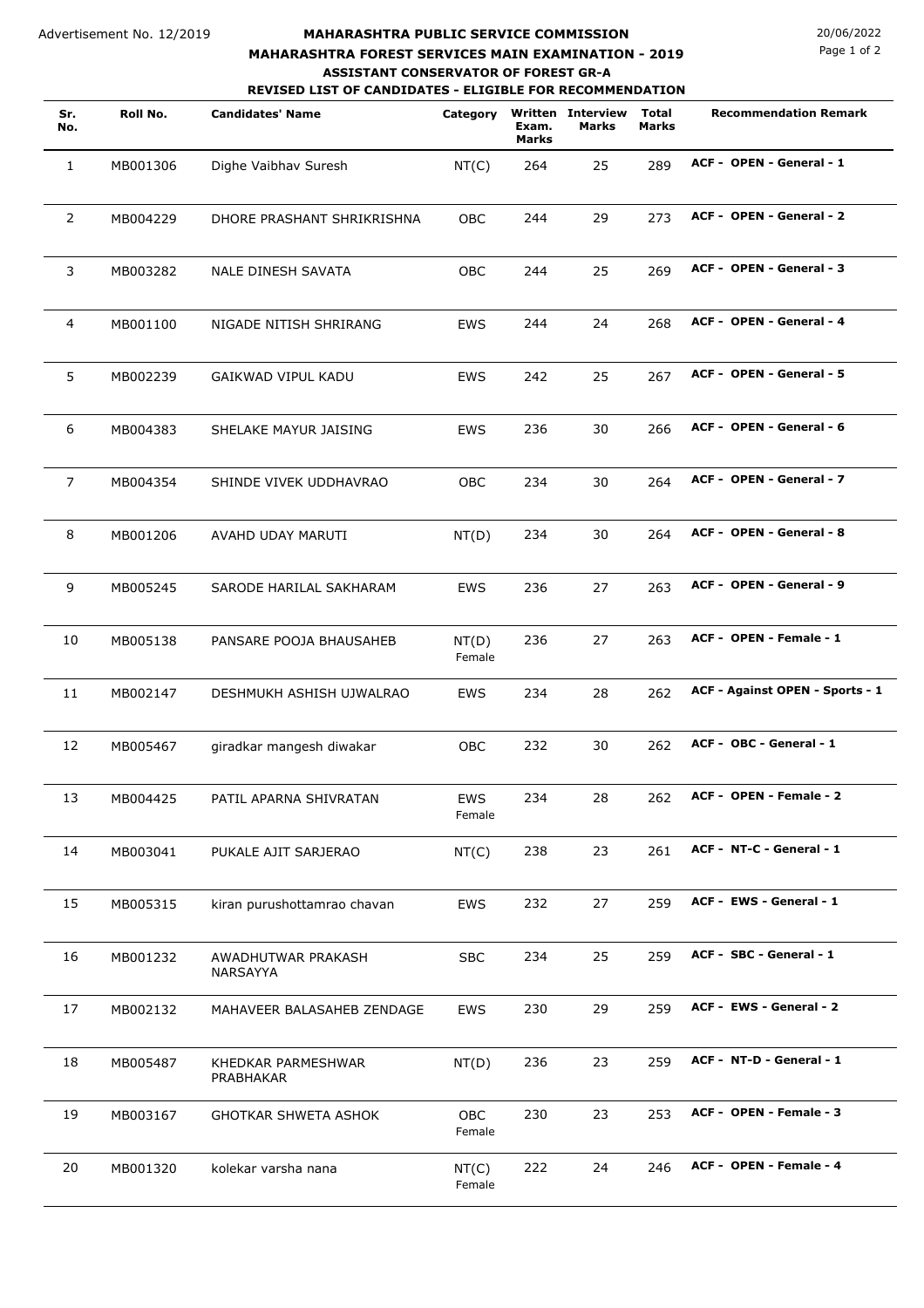### **MAHARASHTRA PUBLIC SERVICE COMMISSION** 20/06/2022 **REVISED LIST OF CANDIDATES - ELIGIBLE FOR RECOMMENDATION MAHARASHTRA FOREST SERVICES MAIN EXAMINATION - 2019 ASSISTANT CONSERVATOR OF FOREST GR-A**

**Roll No. Candidates' Name Total Written Interview Marks Sr. Category Recommendation Remark No. Exam. Marks Marks** 21 MB004012 SHINDE AISHWARYA BALASAHEB OBC 222 24 246 **ACF - OBC - Female - 1** Female 22 MB005129 BANKAR KUNAL JAYWANT SC 216 27 243 **ACF - SC - General - 1** 23 MB002060 MANE RUPALI GANPAT EWS 212 30 242 **ACF - EWS - Female - 1** Female 24 MB004058 LANDGE VIPIN NARAYAN SC 216 25 241 **ACF - SC - General - 2** 25 MB005191 CHENNURI VILAS KISHTAYYA SC 210 30 240 **ACF - SC - General - 3** 26 MB005441 BUWA ROSHAN KAILAS NT(B) 214 23 237 **ACF - NT-B - General - 1** 27 MB001058 URADE PRACHI SUDHIR NT(C) 204 25 229 **ACF - NT-C - Female - 1** Female 28 MB001055 WANARE NEHA SANJAY SC 198 28 226 **ACF - SC - Female - 1** Female 29 MB003133 PANBUDE VISHAKHA JAYANT SBC 154 26 180 ACF - SBC - Female - 1 Female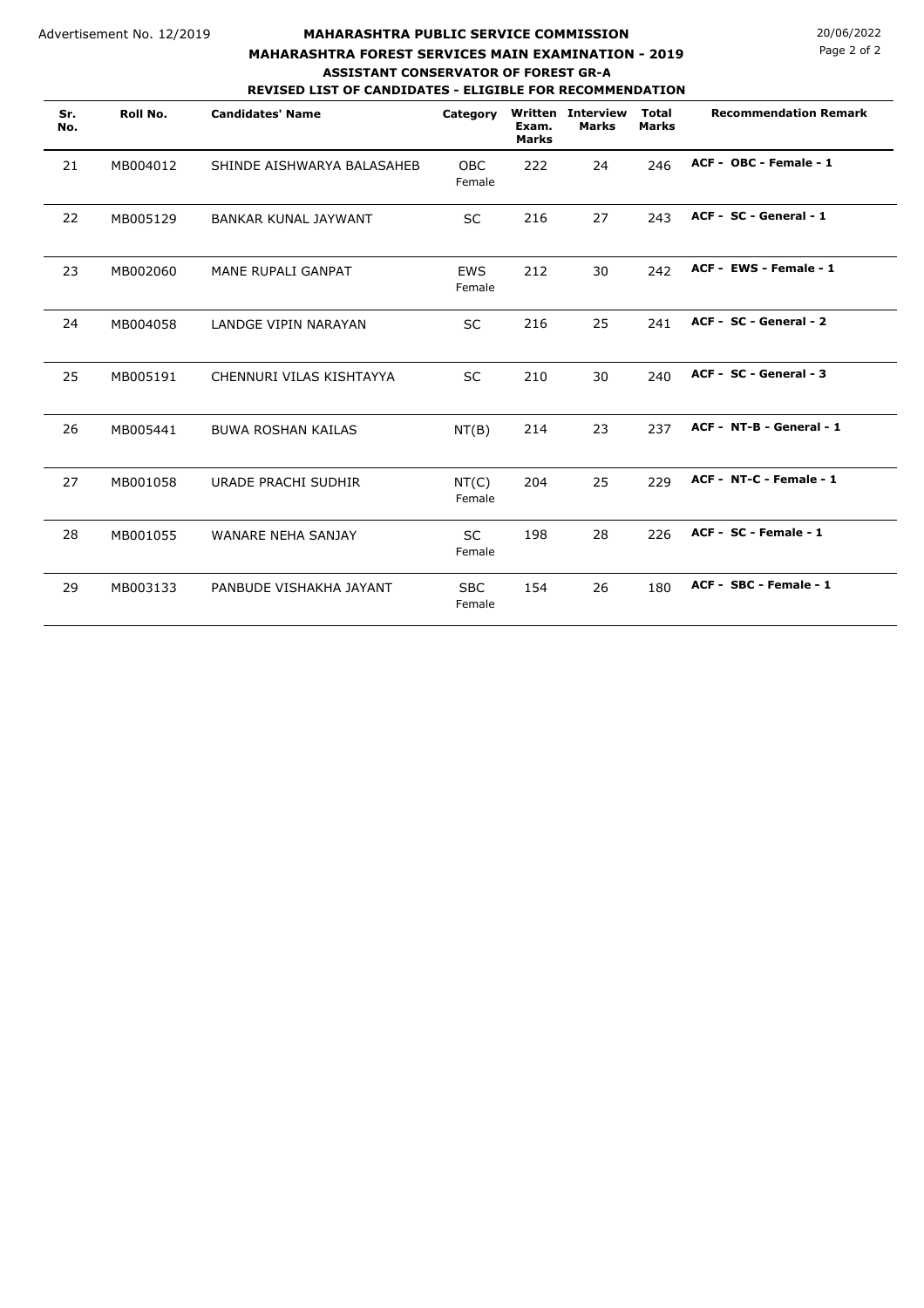## **MAHARASHTRA FOREST SERVICES MAIN EXAMINATION - 2019**

| <b>CATEGORY</b> | <b>SUB CATEGORY</b>   | <b>CUTOFF</b><br><b>MARKS</b> |
|-----------------|-----------------------|-------------------------------|
|                 | <b>GENERAL</b>        | 263                           |
| <b>OPEN</b>     | <b>FEMALE</b>         | 246                           |
|                 | <b>SPORTS</b>         |                               |
|                 | <b>AGAINST SPORTS</b> | 262                           |
| <b>SC</b>       | <b>GENERAL</b>        | 240                           |
|                 | <b>FEMALE</b>         | 226                           |
| <b>NT (B)</b>   | <b>GENERAL</b>        | 237                           |
| <b>SBC</b>      | <b>GENERAL</b>        | 259                           |
|                 | <b>FEMALE</b>         | 180                           |
| <b>NT (C)</b>   | <b>GENERAL</b>        | 261                           |
|                 | <b>FEMALE</b>         | 229                           |
| <b>NT (D)</b>   | <b>GENERAL</b>        | 259                           |
| <b>OBC</b>      | <b>GENERAL</b>        | 262                           |
|                 | <b>FEMALE</b>         | 246                           |
| <b>EWS</b>      | <b>GENERAL</b>        | 259                           |
|                 | <b>FEMALE</b>         | 242                           |

## **REVISED RECOMMENDATION CUTOFF - ACF**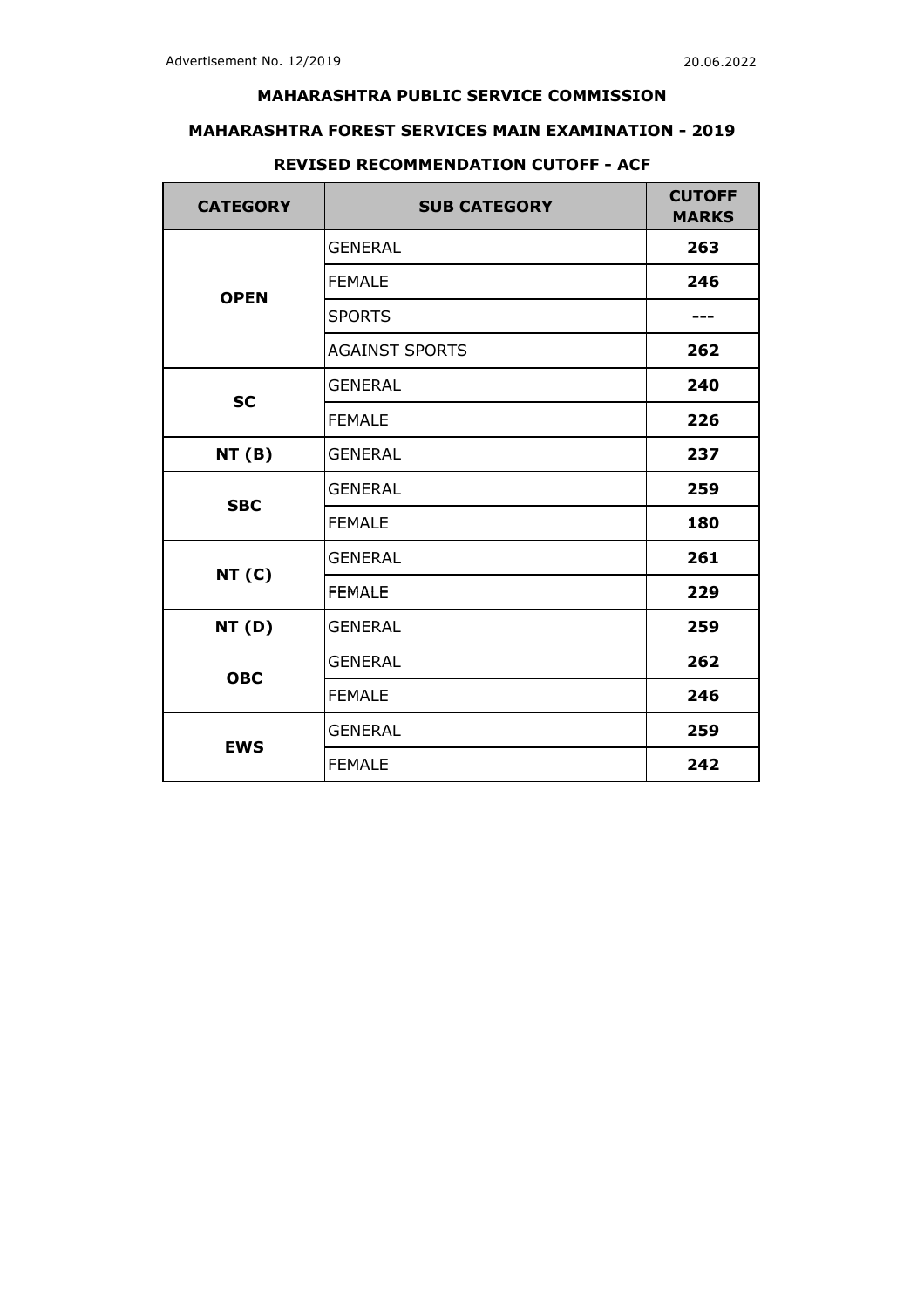#### MAHARASHTRA FOREST SERVICES MAIN EXAMINATION - 2019

#### RANGE FOREST OFFICER GR-B

#### REVISED CATEGORYWISE DETAILS OF NO. OF POSTS ADVERTISED AND CANDIDATES ELIGIBLE FOR RECOMMENDATION AS PER THEIR ORIGINAL CATEGORY

| CATEGORY                   | <b>ADVERTISED POSTS</b>  | <b>NO.OF CANDIDATES</b><br><b>ELIGIBLE FOR</b><br>RECOMMENDATION | NO.OF CANDIDATES ELIGIBLE FOR<br>RECOMMENDATION AS PER THEIR<br>ORIGINAL CATEGORY |
|----------------------------|--------------------------|------------------------------------------------------------------|-----------------------------------------------------------------------------------|
| Open (Unreserved)          | $\mathsf 9$              | 9                                                                | $\mathbf{1}$                                                                      |
| Open - Female (Unreserved) | $\,6\,$                  | $\,6\,$                                                          | --                                                                                |
| Open - Sports (Unreserved) | $\overline{2}$           | $\overline{2}$                                                   |                                                                                   |
| Open - FSG (Unreserved)    | $\overline{2}$           | $\overline{2}$                                                   |                                                                                   |
| <b>SC</b>                  | 5                        | 5                                                                | 5                                                                                 |
| SC - Female                | 3                        | 3                                                                | 3                                                                                 |
| SC - Sports                | $\mathbf 1$              | $\mathbf{1}$                                                     | 1                                                                                 |
| SC - FSG                   | $\mathbf 1$              | $\mathbf 1$                                                      | 1                                                                                 |
| <b>ST</b>                  | 3                        | 3                                                                | 3                                                                                 |
| ST - Female                | $\overline{2}$           | $\mathbf 1$                                                      | $\mathbf 1$                                                                       |
| DT-A                       | $\mathbf 1$              | $\mathbf 1$                                                      | $\mathbf 1$                                                                       |
| $NT-B$                     | $\mathbf 1$              | $\mathbf 1$                                                      | $\mathbf 1$                                                                       |
| <b>SBC</b>                 | $\mathbf 1$              | $\mathbf 1$                                                      | $\mathbf 1$                                                                       |
| SBC - Female               | $\mathbf 1$              | $\mathbf 1$                                                      | $\mathbf 1$                                                                       |
| NT-C                       | $\boldsymbol{6}$         | $\bf 6$                                                          | $\,6$                                                                             |
| NT-C - Female              | $\overline{2}$           | $\mathbf 2$                                                      | $\overline{2}$                                                                    |
| NT-C - Sports              | $- \, -$                 | --                                                               | $\mathbf 1$                                                                       |
| NT-C - FSG                 | $\overline{\phantom{m}}$ | $\overline{\phantom{m}}$                                         | 1                                                                                 |
| NT-D                       | $\overline{2}$           | $\overline{2}$                                                   | 3                                                                                 |
| NT-D - Female              | $\mathbf{1}$             | $\mathbf 1$                                                      | $\overline{2}$                                                                    |
| OBC                        | 8                        | 8                                                                | 13                                                                                |
| OBC - Female               | $\overline{4}$           | $\overline{4}$                                                   | 6                                                                                 |
| OBC - Sports               | $\mathbf 1$              | $\mathbf 1$                                                      | $\mathbf 1$                                                                       |
| OBC - FSG                  | $\mathbf 1$              | 1                                                                | $\mathbf 2$                                                                       |
| <b>EWS</b>                 | 5                        | 5                                                                | $\overline{7}$                                                                    |
| EWS - Female               | $\overline{2}$           | $\overline{2}$                                                   | 5                                                                                 |
| EWS - Sports               | $\overline{\phantom{a}}$ | $\overline{\phantom{a}}$                                         | $\mathbf 1$                                                                       |
| Orphan                     | $\mathbf 1$              | $\mathbf 1$                                                      | $\mathbf 1$                                                                       |
| <b>Total</b>               | 71                       | 70                                                               | 70                                                                                |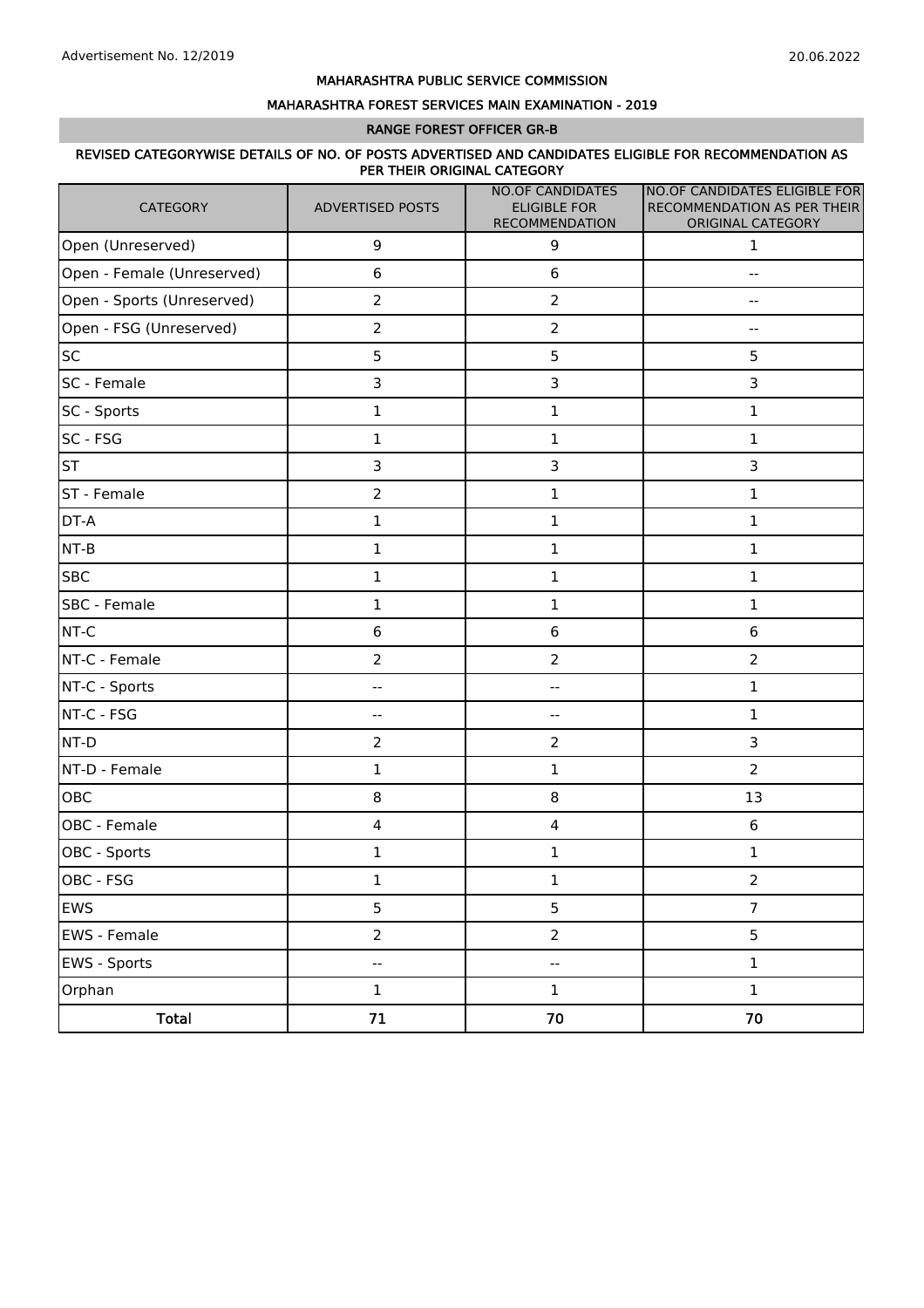## **MAHARASHTRA PUBLIC SERVICE COMMISSION** 20/06/2022 **MAHARASHTRA FOREST SERVICES MAIN EXAMINATION - 2019 RANGE FOREST OFFICER GR-B**

Page 1 of 2

**REVISED LIST OF CANDIDATES - ELIGIBLE FOR RECOMMENDATION**

| Sr.<br>No.     | Roll No. | <b>Candidates' Name</b>               | Category   | Exam.<br><b>Marks</b> | <b>Written Interview</b><br>Marks | Total<br>Marks | <b>Recommendation Remark</b> |
|----------------|----------|---------------------------------------|------------|-----------------------|-----------------------------------|----------------|------------------------------|
| 1              | MB003341 | Sonawane Vishal Shankar               | OBC        | 260                   | 27                                | 287            | RFO - OPEN - General - 1     |
| $\overline{2}$ | MB004103 | Dhage Nitin Jagannath                 | OBC        | 232                   | 28                                | 260            | RFO - OPEN - General - 2     |
| 3              | MB002158 | DESHMUKH NIKHIL MANIKRAO              | Unreserved | 236                   | 24                                | 260            | RFO - OPEN - General - 3     |
| 4              | MB003160 | TOMPE SHIVAJI NAGNATH                 | OBC        | 234                   | 25                                | 259            | RFO - OPEN - General - 4     |
| 5              | MB005150 | SALUNKHE AKSHAY RAMESH                | <b>EWS</b> | 230                   | 29                                | 259            | RFO - OPEN - General - 5     |
| 6              | MB004048 | DHOLE ONKAR SHANKAR                   | <b>OBC</b> | 232                   | 27                                | 259            | RFO - OPEN - General - 6     |
| 7              | MB003108 | KUTE SAGAR BAJIRAO                    | NT(D)      | 230                   | 28                                | 258            | RFO - OPEN - General - 7     |
| 8              | MB005442 | SONAWANE SHANTANU<br>BHALCHANDRA      | OBC        | 232                   | 25                                | 257            | RFO - OPEN - General - 8     |
| 9              | MB003350 | PAWAR SHUBHAM PANDURANG               | <b>EWS</b> | 232                   | 25                                | 257            | RFO - OPEN - General - 9     |
| 10             | MB004448 | <b>GHUNAWAT ISHWAR</b><br>KHUSHALSING | DT(A)      | 234                   | 23                                | 257            | RFO - DT-A - General - 1     |
| 11             | MB005170 | Rohitkumar Ambadas Gangarde           | OBC        | 226                   | 30                                | 256            | RFO - OBC - General - 1      |
| 12             | MB005340 | Patil Rahul Shivajirao                | EWS        | 234                   | 22                                | 256            | RFO - EWS - General - 1      |
| 13             | MB003263 | Indrajeet Arjun Pawar                 | EWS        | 228                   | 28                                | 256            | RFO - EWS - General - 2      |
| 14             | MB004443 | PAWAR GAJANAN GOVINDRAO               | EWS        | 232                   | 24                                | 256            | RFO - EWS - General - 3      |
| 15             | MB005086 | CHARATE GAURAV GAJANAN                | OBC        | 228                   | 28                                | 256            | RFO - OBC - General - 2      |
| 16             | MB001299 | NICHAL RAMESHWAR SUBHASH              | EWS        | 230                   | 25                                | 255            | RFO - EWS - General - 4      |
| 17             | MB003036 | Dnyanraj Sudam Age                    | EWS        | 228                   | 27                                | 255            | RFO - EWS - General - 5      |
| 18             | MB005248 | TUSHAR S JANKAR                       | NT(C)      | 228                   | 26                                | 254            | RFO - NT-C - General - 1     |
| 19             | MB004031 | KAPSE KIRAN SHIVAJI                   | <b>OBC</b> | 226                   | 27                                | 253            | RFO - OBC - General - 3      |
| 20             | MB001300 | GHUGE RAHUL BAPURAO                   | NT(C)      | 224                   | 28                                | 252            | RFO - NT-C - General - 2     |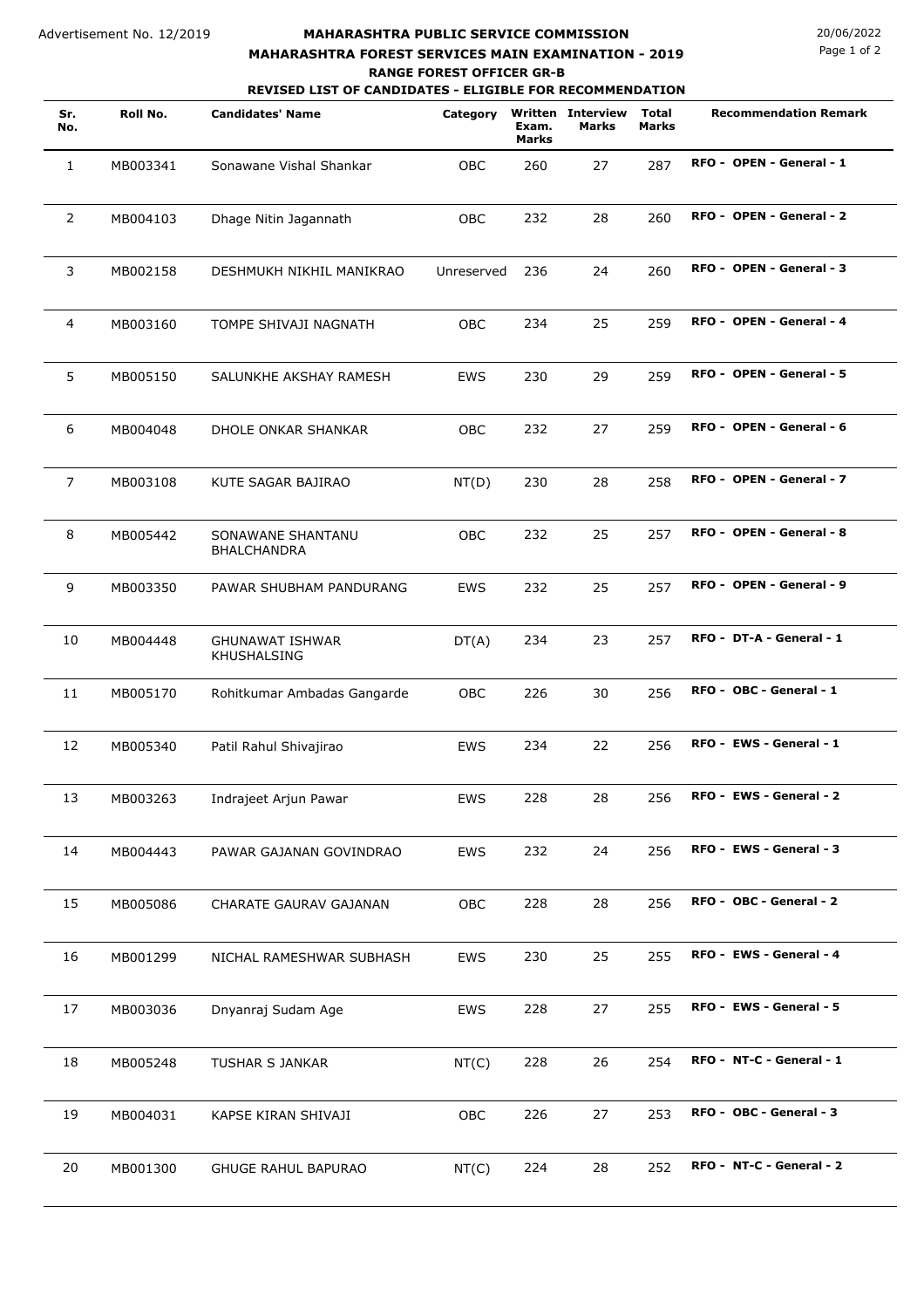#### Advertisement No. 12/2019

## **MAHARASHTRA PUBLIC SERVICE COMMISSION** 20/06/2022 **MAHARASHTRA FOREST SERVICES MAIN EXAMINATION - 2019**

**REVISED LIST OF CANDIDATES - ELIGIBLE FOR RECOMMENDATION RANGE FOREST OFFICER GR-B**

| Sr.<br>No. | Roll No. | <b>Candidates' Name</b>          | Category             | Exam.<br><b>Marks</b> | <b>Written Interview</b><br><b>Marks</b> | <b>Total</b><br>Marks | <b>Recommendation Remark</b> |
|------------|----------|----------------------------------|----------------------|-----------------------|------------------------------------------|-----------------------|------------------------------|
| 21         | MB005412 | GAVHANE NILKANTH GANPAT          | OBC                  | 224                   | 28                                       | 252                   | RFO - OBC - General - 4      |
| 22         | MB004023 | EKHANDE NIKHIL SUDAM             | OBC                  | 224                   | 28                                       | 252                   | RFO - OBC - General - 5      |
| 23         | MB005072 | PATIL NIKHIL VYANKATRAO          | NT(C)                | 222                   | 28                                       | 250                   | RFO - NT-C - General - 3     |
| 24         | MB005292 | KOKATE HEMANT BALASAHEB          | OBC                  | 226                   | 24                                       | 250                   | RFO - OBC - General - 6      |
| 25         | MB002169 | AWARE SURAJ MANIK                | OBC                  | 222                   | 28                                       | 250                   | RFO - OBC - General - 7      |
| 26         | MB001239 | kore pradeep shivajirao          | NT(C)                | 224                   | 24                                       | 248                   | RFO - NT-C - General - 4     |
| 27         | MB005208 | PAWAR SACHIN JIBHAU              | OBC                  | 222                   | 26                                       | 248                   | RFO - OBC - General - 8      |
| 28         | MB005269 | KUTE VAIJANATH SAMBHAJI          | NT(D)                | 220                   | 25                                       | 245                   | RFO - NT-D - General - 1     |
| 29         | MB002107 | govekar milind ratilal           | NT(C)                | 218                   | 25                                       | 243                   | RFO - NT-C - General - 5     |
| 30         | MB005081 | PANAGE SHIVAJI AJINATH           | NT(C)                | 220                   | 23                                       | 243                   | RFO - NT-C - General - 6     |
| 31         | MB005327 | BHENDEKAR BALESH DASHARATH       | NT(D)                | 212                   | 28                                       | 240                   | RFO - NT-D - General - 2     |
| 32         | MB004011 | KATTE PRAGATI JEEVAN             | <b>EWS</b><br>Female | 210                   | 30                                       | 240                   | RFO - OPEN - Female - 1      |
| 33         | MB005225 | NARSALE MANISHA SHAHAJI          | EWS<br>Female        | 214                   | 24                                       | 238                   | RFO - OPEN - Female - 2      |
| 34         | MB002038 | SALVE YOGESH VILASRAO            | <b>SC</b>            | 212                   | 23                                       | 235                   | RFO - SC - General - 1       |
| 35         | MB003181 | CHATE SHITAL BALAJI              | NT(D)<br>Female      | 214                   | 21                                       | 235                   | RFO - OPEN - Female - 3      |
| 36         | MB003345 | SHINDE PRAMILA SURESH            | <b>EWS</b><br>Female | 206                   | 28                                       | 234                   | RFO - OPEN - Female - 4      |
| 37         | MB005389 | JADHAV SUMIT SUNIL               | <b>SC</b>            | 206                   | 28                                       | 234                   | RFO - SC - General - 2       |
| 38         | MB005011 | PURAMSHETTIWAR SUMIT<br>DILIPRAO | NT(B)                | 200                   | 33                                       | 233                   | RFO - NT-B - General - 1     |
| 39         | MB001072 | PATIL SHUBHAM MANOHARRAO         | SC                   | 206                   | 26                                       | 232                   | RFO - SC - General - 3       |
| 40         | MB004393 | LAMBAT AISHA VASANTRAO           | OBC<br>Female        | 208                   | 24                                       | 232                   | RFO - OPEN - Female - 5      |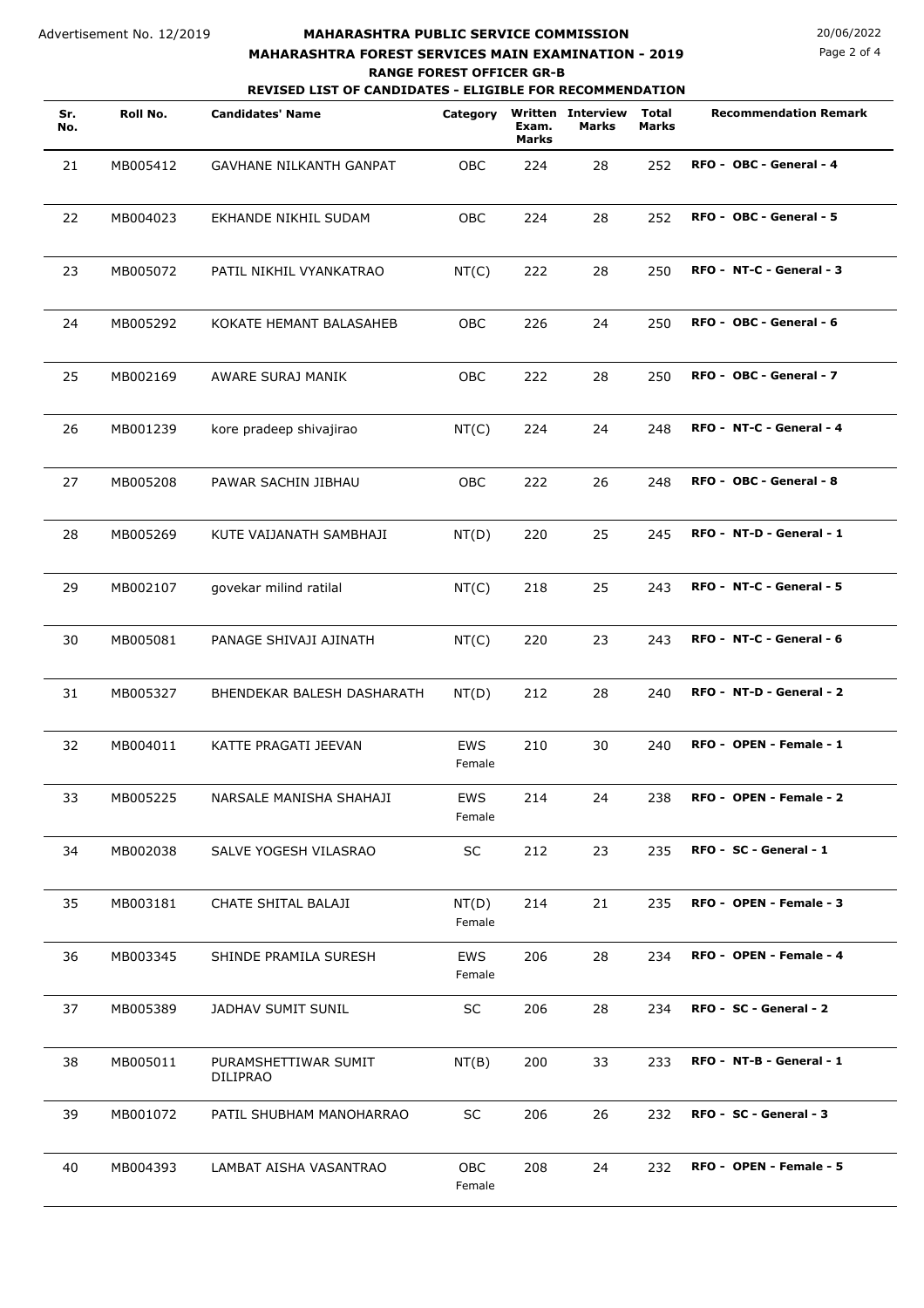## **MAHARASHTRA PUBLIC SERVICE COMMISSION** 20/06/2022 **MAHARASHTRA FOREST SERVICES MAIN EXAMINATION - 2019**

**REVISED LIST OF CANDIDATES - ELIGIBLE FOR RECOMMENDATION RANGE FOREST OFFICER GR-B**

# Page 3 of 4

|            |          | <b>REVISED LIST OF CANDIDATES - ELIGIBLE FOR RECOMMENDATION</b> |                                       |                                |                                          |                       |                                                    |
|------------|----------|-----------------------------------------------------------------|---------------------------------------|--------------------------------|------------------------------------------|-----------------------|----------------------------------------------------|
| Sr.<br>No. | Roll No. | <b>Candidates' Name</b>                                         | Category                              | Exam.<br>Marks                 | <b>Written Interview</b><br><b>Marks</b> | <b>Total</b><br>Marks | <b>Recommendation Remark</b>                       |
| 41         | MB001221 | MODHALE TANUJA MALHARI                                          | <b>OBC</b><br>Female                  | 208                            | 23                                       | 231                   | RFO - OPEN - Female - 6                            |
| 42         | MB005428 | gaikwad rohini bhujang                                          | <b>EWS</b><br>Female                  | 202                            | 28                                       | 230                   | RFO - EWS - Female - 1                             |
| 43         | MB002166 | KAMBLE PRAMOD SHIVAJI                                           | <b>SC</b>                             | 208                            | 22                                       | 230                   | RFO - SC - General - 4                             |
| 44         | MB001289 | AWAD TEJASWINI RAJARAM                                          | <b>EWS</b><br>Female                  | 206                            | 24                                       | 230                   | RFO - EWS - Female - 2                             |
| 45         | MB002052 | JADHAV KANCHAN LAXMAN                                           | OBC<br>Female                         | 204                            | 25                                       | 229                   | RFO - OBC - Female - 1                             |
| 46         | MB003083 | SABLE SWAPNIL VASANT                                            | <b>SC</b>                             | 206                            | 23                                       | 229                   | RFO - SC - General - 5                             |
| 47         | MB005002 | BANSODE ANJANA ASHOK                                            | <b>OBC</b><br>Female                  | 204                            | 24                                       | 228                   | RFO - OBC - Female - 2                             |
| 48         | MB003164 | THAKARE VIKESH SHYAMRAO                                         | <b>ST</b>                             | 204                            | 24                                       | 228                   | RFO - ST - General - 1                             |
| 49         | MB005124 | SATPUTE RAVINDRA RAMESH                                         | <b>SBC</b>                            | 202                            | 24                                       | 226                   | RFO - SBC - General - 1                            |
| 50         | MB003322 | KRISHNA BHASKAR KATE                                            | NT(C)                                 | 192<br>Forest Science Graduate | 29                                       | 221                   | <b>RFO - OPEN - Forest Science</b><br>Graduate - 1 |
| 51         | MB003180 | BADE POONAM DATTATRAYA                                          | <b>OBC</b><br>Female                  | 188                            | 25                                       | 213                   | RFO - OBC - Female - 3                             |
| 52         | MB004294 | RAUT SHUBHANGI DEVIDAS                                          | <b>OBC</b><br>Female                  | 186                            | 27                                       | 213                   | RFO - OBC - Female - 4                             |
| 53         | MB005087 | BHAWANE AKASH KAILAS                                            | <b>OBC</b><br>Forest Science Graduate | 176                            | 34                                       | 210                   | <b>RFO - OPEN - Forest Science</b><br>Graduate - 2 |
| 54         | MB005407 | KARAD SARITA SANJAY                                             | NT(D)<br>Female                       | 186                            | 22                                       | 208                   | RFO - NT-D - Female - 1                            |
| 55         | MB005335 | SHINDE ADWITA MOHAN                                             | <b>SC</b><br>Female                   | 184                            | 24                                       | 208                   | RFO - SC - Female - 1                              |
| 56         | MB005426 | MATE SNEHAL SHIVDATTA                                           | <b>SC</b><br>Female                   | 176                            | 31                                       | 207                   | RFO - SC - Female - 2                              |
| 57         | MB001016 | VIRKAR SUJATA SURYAKANT                                         | NT(C)<br>Female                       | 178                            | 26                                       | 204                   | RFO - NT-C - Female - 1                            |
| 58         | MB005271 | KAMBALE JYOTI HINDURAO                                          | NT(C)<br>Female                       | 178                            | 25                                       | 203                   | RFO - NT-C - Female - 2                            |
| 59         | MB002062 | GODE ROSHANI KESHAV                                             | <b>ST</b><br>Female                   | 178                            | 24                                       | 202                   | RFO - ST - Female - 1                              |
| 60         | MB004320 | SAWALE SNEHA RAVISHANKAR                                        | SC<br>Female                          | 176                            | 26                                       | 202                   | RFO - SC - Female - 3                              |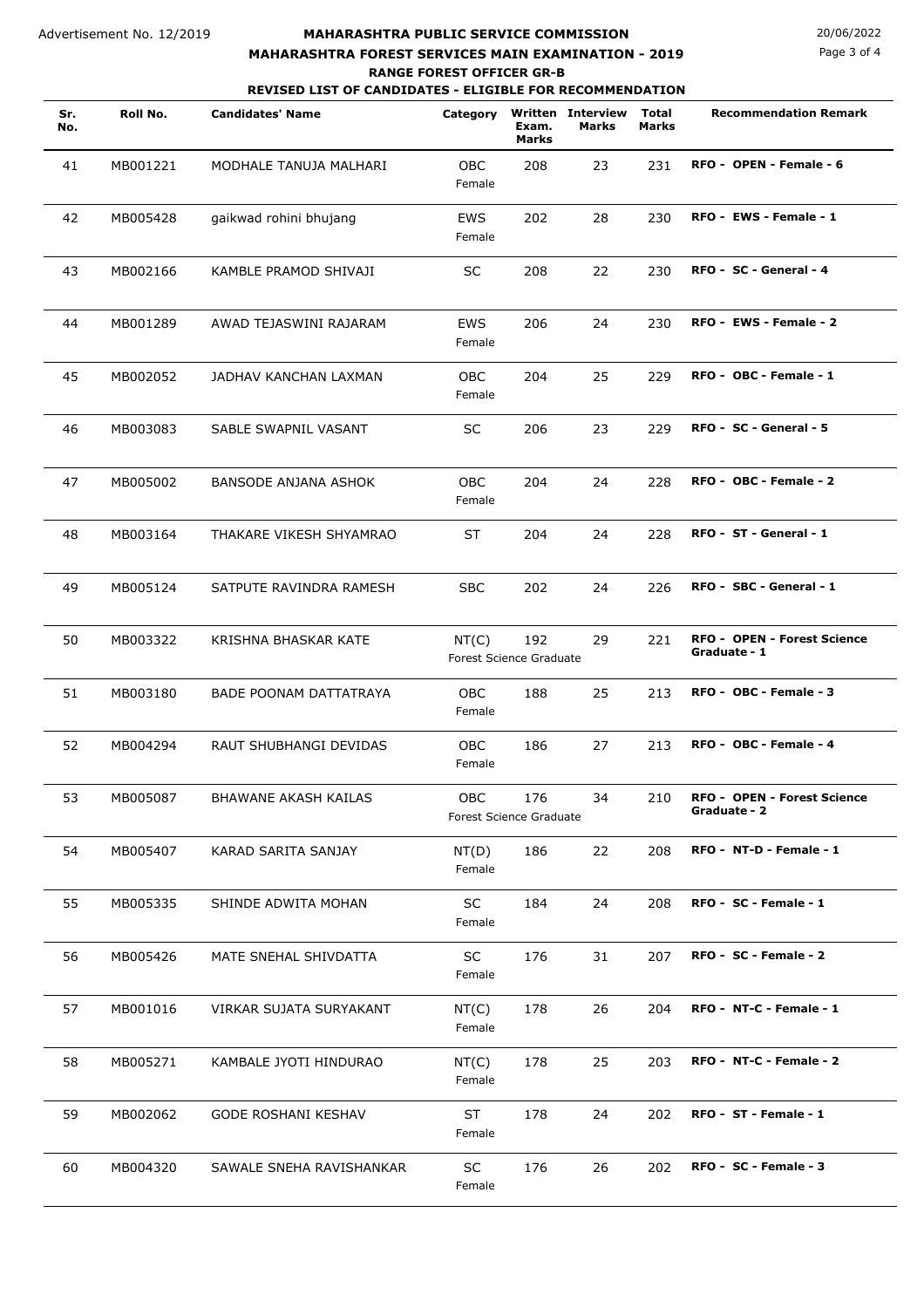#### **MAHARASHTRA PUBLIC SERVICE COMMISSION** 20/06/2022 **REVISED LIST OF CANDIDATES - ELIGIBLE FOR RECOMMENDATION MAHARASHTRA FOREST SERVICES MAIN EXAMINATION - 2019 RANGE FOREST OFFICER GR-B**

Page 4 of 4

| Sr.<br>No. | Roll No. | <b>Candidates' Name</b>                      | Category                              | Exam.<br><b>Marks</b> | <b>Written Interview</b><br><b>Marks</b> | <b>Total</b><br><b>Marks</b> | <b>Recommendation Remark</b>                      |
|------------|----------|----------------------------------------------|---------------------------------------|-----------------------|------------------------------------------|------------------------------|---------------------------------------------------|
| 61         | MB004018 | <b>GOPULWAD LAXMIKANT</b><br><b>MOHANRAO</b> | <b>ST</b>                             | 176                   | 25                                       | 201                          | RFO - ST - General - 2                            |
| 62         | MB005260 | DIGHE MAHESH BALASAHEB                       | <b>OBC</b><br>Forest Science Graduate | 172                   | 28                                       | 200                          | <b>RFO - OBC - Forest Science</b><br>Graduate - 1 |
| 63         | MB003352 | INGLE GANESH SHIVAJI                         | <b>EWS</b><br>Sports                  | 174                   | 25                                       | 199                          | RFO - OPEN - Sports - 1                           |
| 64         | MB002156 | <b>GADMADE GAURESH GAUTAM</b>                | <b>ST</b>                             | 180                   | 19                                       | 199                          | RFO - ST - General - 3                            |
| 65         | MB001209 | <b>BHISE VAIBHAV VILAS</b>                   | NT(C)<br>Sports                       | 158                   | 30                                       | 188                          | RFO - OPEN - Sports - 2                           |
| 66         | MB004423 | KHAIRNAR PRASHANT NARENDRA                   | <b>OBC</b><br>Sports                  | 156                   | 25                                       | 181                          | RFO - OBC - Sports - 1                            |
| 67         | MB005432 | vaidya vishal kalanu                         | SC<br>Forest Science Graduate         | 156                   | 25                                       | 181                          | RFO - SC - Forest Science<br>Graduate - 1         |
| 68         | MB005175 | BOTKAR NIKITA RAJENDRA                       | <b>SBC</b><br>Female                  | 148                   | 28                                       | 176                          | RFO - SBC - Female - 1                            |
| 69         | MB003196 | AKASH NARAYAN KASHIKEDAR                     | <b>SC</b><br>Sports                   | 138                   | 24                                       | 162                          | RFO - SC - Sports - 1                             |
| 70         | MB004412 | INGLE NARAYAN DATTA                          | Unreserved<br>Orphan                  | 84                    | 20                                       | 104                          | RFO - - Orphan - 1                                |